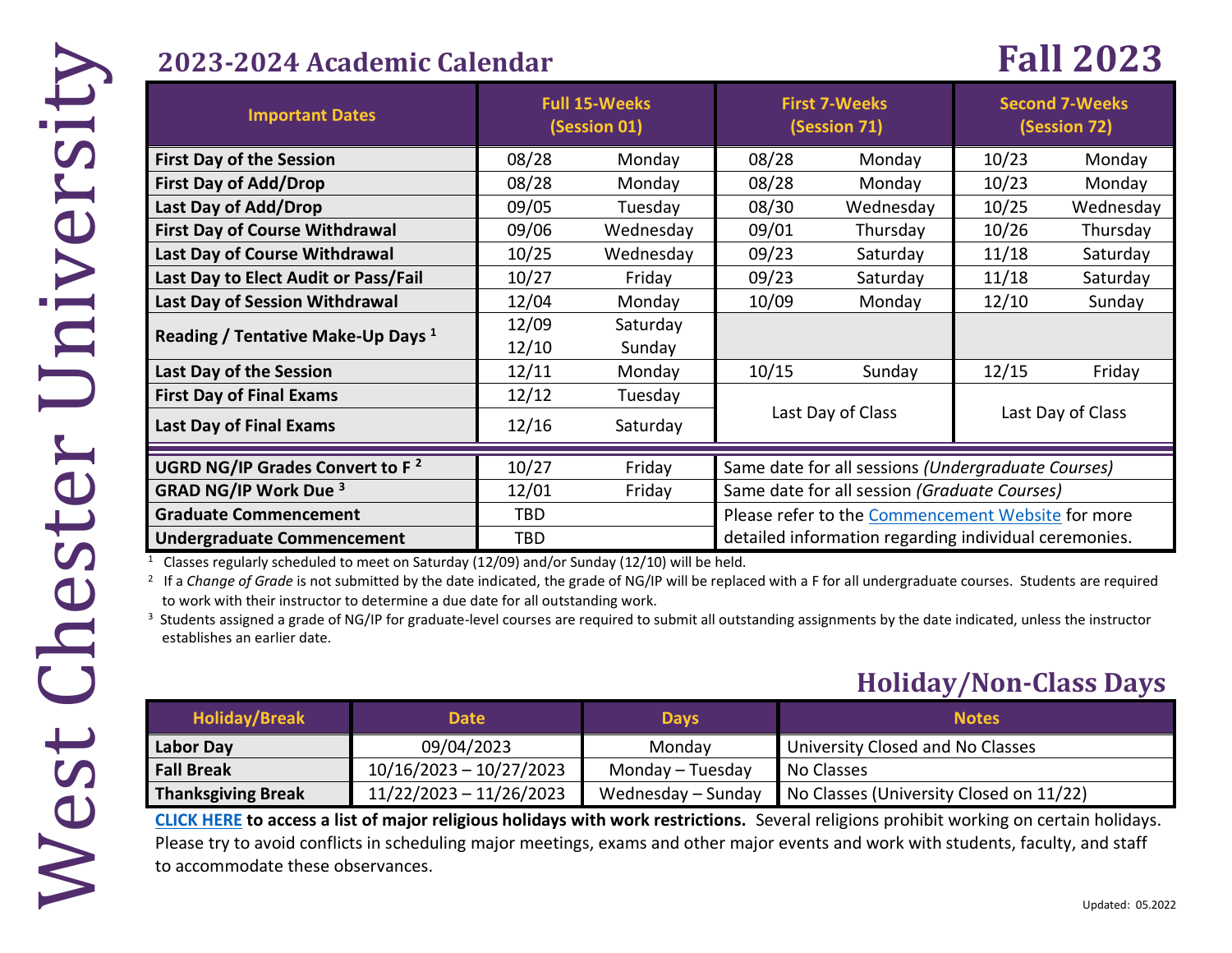# **2023-2024 Academic Calendar Spring 2024**

| <b>Important Dates</b>                        | <b>Full 15-Weeks</b><br>(Session 01) |           | <b>First 7-Weeks</b><br>(Session 71)                  |           | <b>Second 7-Weeks</b><br>(Session 72) |           |
|-----------------------------------------------|--------------------------------------|-----------|-------------------------------------------------------|-----------|---------------------------------------|-----------|
| <b>First Day of the Session</b>               | 01/22                                | Monday    | 01/22                                                 | Monday    | 03/18                                 | Monday    |
| <b>First Day of Add/Drop</b>                  | 01/22                                | Monday    | 01/22                                                 | Monday    | 03/18                                 | Monday    |
| Last Day of Add/Drop                          | 01/30                                | Tuesday   | 01/24                                                 | Wednesday | 03/20                                 | Wednesday |
| <b>First Day of Course Withdrawal</b>         | 01/31                                | Wednesday | 01/25                                                 | Thursday  | 03/21                                 | Thursday  |
| Last Day of Course Withdrawal                 | 03/25                                | Monday    | 02/17                                                 | Saturday  | 04/13                                 | Saturday  |
| Last Day to Elect Audit or Pass/Fail          | 03/29                                | Friday    | 02/17                                                 | Saturday  | 04/13                                 | Saturday  |
| Last Day of Session Withdrawal                | 04/29                                | Monday    | 03/04                                                 | Monday    | 04/29                                 | Monday    |
| Reading / Tentative Make-Up Days <sup>1</sup> | 05/04                                | Saturday  |                                                       |           |                                       |           |
|                                               | 05/05                                | Sunday    |                                                       |           |                                       |           |
| Last Day of the Session                       | 05/05                                | Sunday    | 03/10                                                 | Sunday    | 05/05                                 | Sunday    |
| <b>First Day of Final Exams</b>               | 05/06                                | Monday    | Last Day of Class<br>Last Day of Class                |           |                                       |           |
| <b>Last Day of Final Exams</b>                | 05/10                                | Friday    |                                                       |           |                                       |           |
| UGRAD NG/IP Grades Convert to F <sup>2</sup>  | 03/29                                | Friday    | Same date for all Sessions (Undergraduate Courses)    |           |                                       |           |
| <b>GRAD NG/IP Work Due 3</b>                  | 05/03                                | Friday    | Same date for all Sessions (Graduate Courses)         |           |                                       |           |
| <b>Graduate Commencement</b>                  | TBD                                  |           | Please refer to the Commencement Website for more     |           |                                       |           |
| <b>Undergraduate Commencement</b>             | TBD                                  |           | detailed information regarding individual ceremonies. |           |                                       |           |

1 Classes regularly scheduled to meet on Saturday (05/04) and/or Sunday (05/05) will be held.

<sup>2</sup> If a *Change of Grade* is not submitted by the date indicated, the grade of NG/IP will be replaced with a F for all undergraduate courses. Students are required to work with their instructor to determine a due date for all outstanding work.

<sup>3</sup> Students assigned a grade of NG/IP for graduate-level courses are required to submit all outstanding assignments by the date indicated, unless the instructor establishes an earlier date.

## **Holiday/Non-Class Days**

| <b>Holiday/Break</b> | Date                    | Davs            | Notes      |
|----------------------|-------------------------|-----------------|------------|
| <b>Spring Break</b>  | 03/11/2024 - 03/17/2024 | Monday – Sunday | No Classes |

**[CLICK HERE](https://www.wcupa.edu/_admin/diversityEquityInclusion/observances.aspx) to access a list of major religious holidays with work restrictions.** Several religions prohibit working on certain holidays. Please try to avoid conflicts in scheduling major meetings, exams and other major events and work with students, faculty, and staff to accommodate these observances.